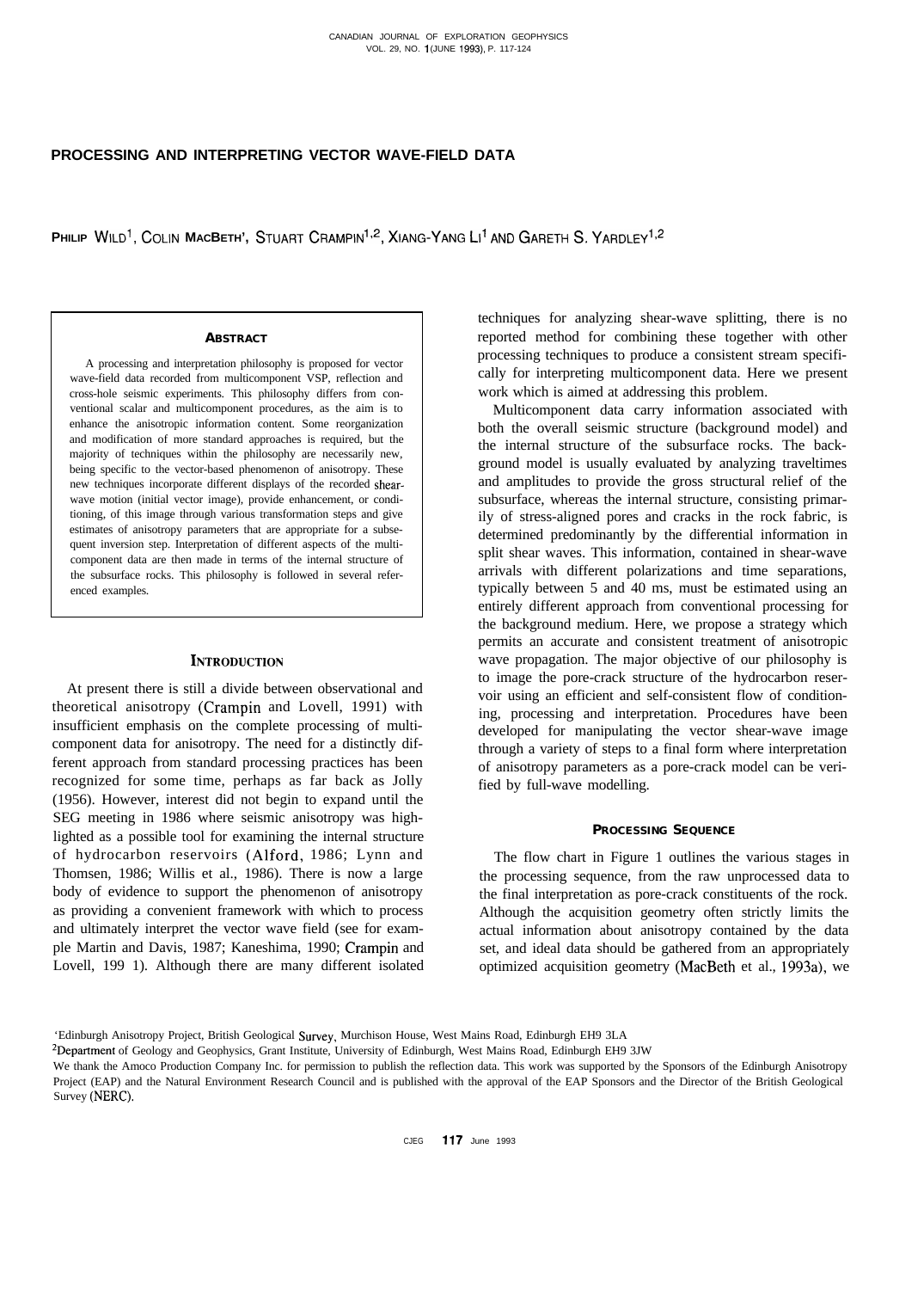believe this scheme will ensure a consistent and reliable interpretation of most multicomponent data. The sequence is iterative, as it is sometimes necessary to repeat a previous stage using parameters refined by the current stage.



**Fig.** 1. Flow chart illustrating the processing and interpretation sequence which constitutes the multicomponent philosophy of the Edinburgh Anisotropy Project.

## **Initial image**

The first step is to display the data for quality control and to identify various arrivals of interest. Three visual representations are currently possible for this purpose. The most commonly used representation for multicomponent data trace matrix (Tatham and McCormack, 1991), where the recorded traces are arranged with each row corresponding to a particular geophone component for the various source motions. This representation is chosen as it is a convenient way of examining the qualitative aspects of the entire data set, such as amplitude variations, frequency content and wavelet shape. To provide a more quantitative inspection of the initial onsets of the waves, and in particular the relative time delays between traces, the polarization diagram is used. The diagram provides a plot of a planar slice through the recorded three-component particle motion (Crampin, 1985).

Figure 2 shows polarization diagrams in the horizontal plane for a near-offset VSP in the Lost Hills, California. The particle motion displayed in the polarization diagrams are sensitive to fine time shifts in the component traces, and the consistency of these diagrams over the depth range shown indicates a weakly anisotropic interval with little change in the splitting initially caused by the overburden.

The third method of display combines three-component traces as a one-component display by utilizing coloured attribute plots (Li and Crampin, 1991a, b). Shear-wave attributes of instantaneous amplitude and polarization are useful for examining the consistency of shear-wave splitting in seismic sections and identifying a particularly prominent split shear wave for further analysis. These displays are most useful for large data sets, for which the polarization diagrams do not give a sufficiently global view of the entire data set, and the data matrix representations are not sufficiently sensitive to indicate details of the splitting. Figure 3a illustrates this representation for a synthetic VSP in which there are planar structural boundaries with alternating layers of isotropic and anisotropic materials. Consistency of splitting throughout the direct and reflected arrivals is identified. The colour attribute displays are most effective for surface data for which there are a large number of traces. Figures 3b and c demonstrate this for data from a reflection profile shot in south Texas.

### **Vector conditioning**

The next stage, vector conditioning, clears and focuses the signal for further processing. Vector conditioning is defined here as corrections applied to the recorded image to prepare it for further processing and subsequent interpretation. An example of a situation where we might apply this conditioning stage is to compensate VSP for the twisting of the receiver tool in the borehole and the deviation of the borehole in VSP data, by rotating the data so that the source motions and geophone axes are aligned along a common coordinate frame (DiSiena et al., 198 1). In reflection data, vector conditioning is used so that the best subsurface image is obtained while preserving the character of the vector wave field. Conditioning prior to stacking includes vector gain recovery and amplitude balancing, while both before and after stacking vector deconvolution can be applied as an overburden correction. Vector deconvolution is particularly important when examining depth variations in the anisotropy parameters (MacBeth et al., 1993b). Deconvolution procedures may also be used to collapse the shear-wave splitting information contained in multiples into an enhanced common wavelet or to give an estimate of the source signature for the modelling stages that follow. Other vector conditioning steps involve polarization filters for the coloured attribute image to exclude anomalous polarizations which may prevent a clear image of the subsurface (Li and Crampin, 1991a, b). We also include in the final stages of this conditioning separation of the upgoing and downgoing wave fields if appropriate and the windowing of distinct shear-wave arrivals.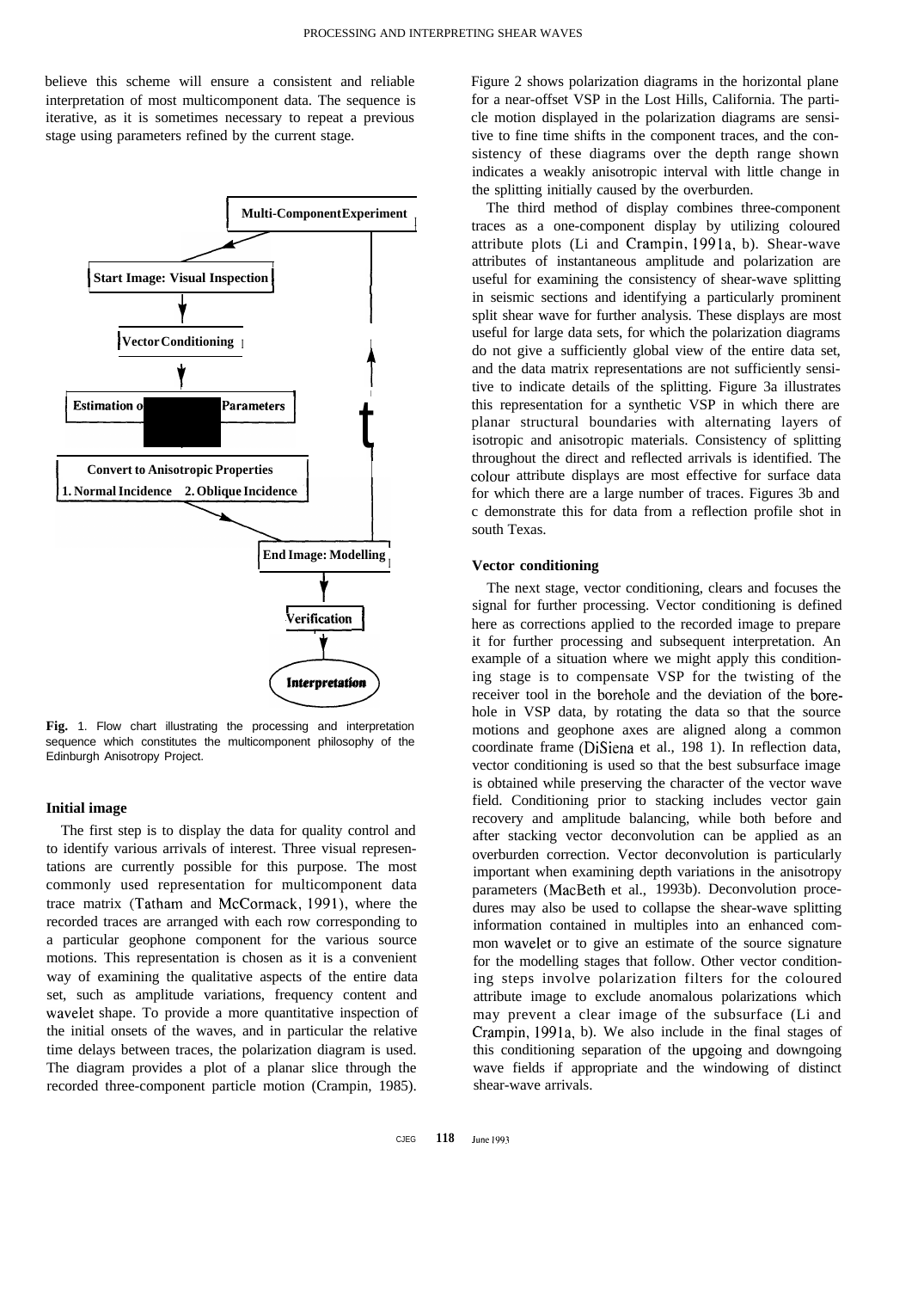

**Fig.** 2. Polarization diagrams showing the motion of the direct shearwave arrival recorded on five horizontal geophones from the in-line source of a VSP in the Lost Hills Field. The splitting shown here is typical of the whole section, which shows little anisotropy relative to the overburden. The direction of the motion and the direction of the initial onset are indicated by arrows.

## **Estimation of shear-wave parameters**

Central to our philosophy is the automation of shear-wave analysis for large seismic data sets, combined with flexibility achieved through the development of techniques to resolve shear-wave splitting based upon different acquisition requirements and mathematical assumptions. This stage is reached through a variety of different estimation techniques. The techniques are divided into three groups: those suited to a single source, dual orthogonal sources for which certain symmetries in the shear-wave motion may be exploited and combinations of two or more sources. Table 1 gives mnemonics for the techniques, together with details of the underlying assumptions, data for which they are judged to be applicable and references to their origin. The techniques may be applied to data from single or multiple sources and geophones and may provide local (over a small depth interval) or cumulative measurements of the wave field. The variety offers flexibility when analyzing different types of multicomponent data, together with the necessary degree of redundancy so that the shear-wave splitting can be determined accurately. Some of the single-source techniques rely upon knowledge of the source direction; others do not, and so prove useful for analyzing converted waves. The dualsource techniques are used when data are recorded either from two shear sources with orthogonal motions or from two or more shear motions which are not colinear, in which case the data are transformed to equivalent orthogonal source motions. Multisource techniques are also available for obtaining a stable least-squares estimate with no prior knowledge of the source motion.

Figure 4a shows a single-source example of local estimates for differential time delays between adjacent geophone levels in a synthetic data. For these data local estimates were appropriate as the model consisted of alternating layers of isotropic and anisotropic material. The dual-source cumulative estimates of Figure 4b do not delineate the anisotropic layers of the model in this case. Another example (Figure 5) is provided by near-offset VSP field data from the Lost Hills, California. Since source imbalance is suspected for these data, a single-source technique is separately applied to each source component of the data. Agreement between the estimates from single and dual-source techniques suggests that source imbalance is not a significant factor with these data. Some of the techniques have been specifically adapted to reduce processing time and storage difficulties associated with manipulated large data sets. An example of a technique designed for surface data is given by Li et al. (1993).

## **Conversion to anisotropic properties**

Before the estimates can be converted into the anisotropic model that constitutes the end-image, a further consistency check is required for a vertically inhomogeneous anisotropic structure. For near-offset VSP or surface data, this is done by decomposing the wave field into the contributions derived from different parts of the propagation path and then reassembling it. This process is accomplished by overburden correction procedures for an anisotropic nonlinear overburden. The correction is partly based upon a vector convolution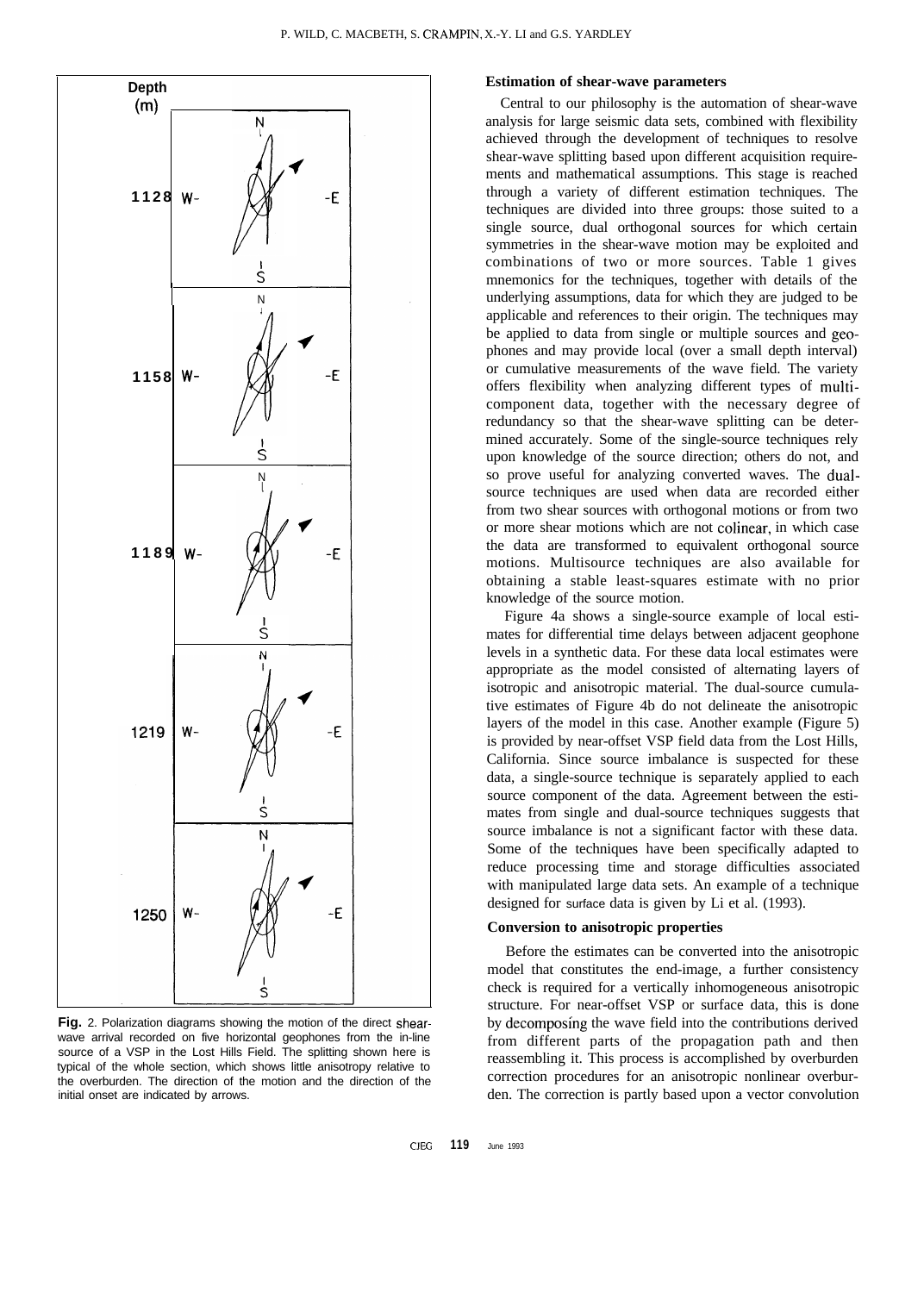

**Fig.** 3. (a) Display of shear-wave attributes of instantaneous amplitude and polarizations (overlaid in colour) from the horizontal geophone components of the in-line source component of synthetic VSP data (Thomsen, 1989). No conditioning was necessary. There is evidence of shear-wave splitting on the direct (Event B), reflected (Events C, D and E) and multiple (Events F and G) shear-wave arrivals (Event A is the P-wave arrival). The splitting of the direct shear arrival is indicated by the colour change from blue to red/orange, suggesting a 90° polarization change from  $-45^\circ$  to  $45^\circ$ , as the  $qS2$  replaces the  $qS1$ . (b and c) Shear-wave attributes for a four-component reflection line shot in south Texas, where the line was placed at 39° to the regional fracture strike direction. The in-line (b) and cross-line polarization attributes (c) show coherent blue events, indicating polarization of approximately  $-50^\circ$ , and weak red/orange events, indicating polarizations of approximately  $40^\circ$ . This suggests that the shear waves have split and that the source components have excited both their own and the respective orthogonal receivers.

model of shear-wave splitting (Zeng and MacBeth, 1993) and can be applied to VSP and reflection data (MacBeth et al., 1992). An automatic indication of the required correction parameters for. a VSP may be obtained from algebraic computation.

A data base of anisotropic wave behaviour, combined with anisotropic ray tracing, is used to invert for anisotropic parameters of shear-wave splitting when oblique raypath data are analyzed. The data base stores P- and shear-wave polarizations and velocities for a range of anisotropic models with orthorhombic symmetry, formed by combining matrix anisotropy due to fine-layering with crack-induced anisotropy. Examples of the patterns of behaviour for these models are given by Wild and Crampin (199 1). Matching the behaviour patterns to the offset recordings for P- and shear waves gives details of the anisotropic model which cannot be resolved at normal incidence (MacBeth, 1991). As field data sets are always limited by azimuth, incidence angle, frequency, area1 coverage and other (often financial) constraints, the inversion will not produce a unique solution but a range of solutions satisfying the observations. The inversion procedure has been applied to VSP data and is currently

being adapted to cross-hole data. Figure 6 shows an example of the type of solution which this stage can yield, in this case for a combined analysis based on the polarization of the leading shear wave and the time delay between split shear waves. The inversion chart displays the solutions together with the nonuniqueness.

## **End-image and verification**

The final stage in the processing sequence is to combine the information acquired in previous steps in order to construct a consistent anisotropic model of the subsurface. VSP estimates at near- and far-offsets can be adjusted to their proper position in the subsurface and an end-image formed. If surface data are available, this provides information on lateral variations from the borehole. The end-image consists of a composite anisotropic plane-layered model for the data set or, as is more likely, a range of possible models. Plane-layered models appear to provide an adequate representation for the subsurface layering for cases in regions of uniform geology that have currently been analysed (Crampin, 1993). The verification stage reassembles the data using synthetic seismograms and examines the match with real data. The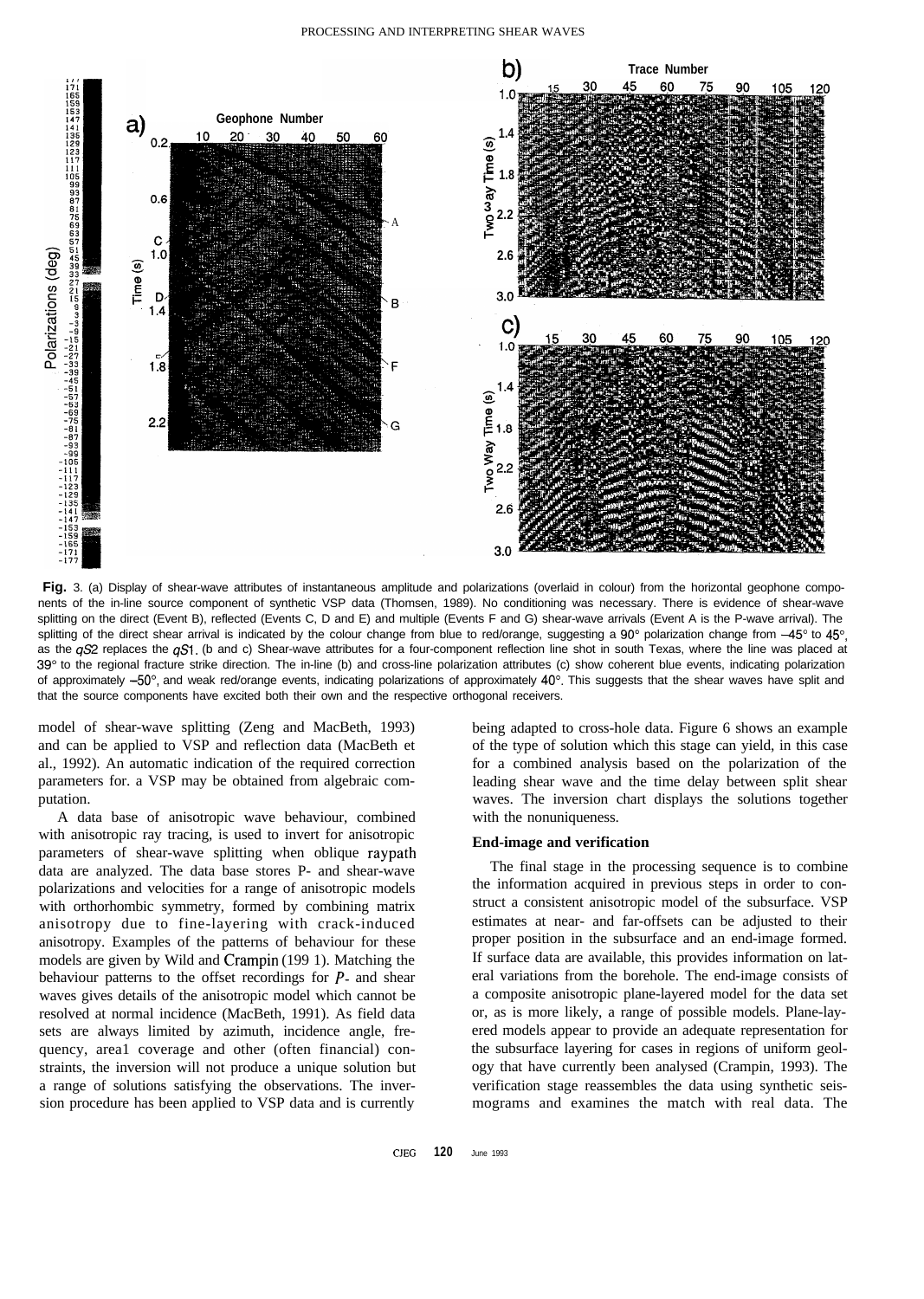

**Fig.** 4. **(a)** Local estimates of the time delay between split shear waves from synthetic VSP data (Thomsen, 1989) for adjacent geophone levels, plotted against depth. The model features a strongly anisotropic layer from 1500-m to 2000-m depth, simulating highly fractured reservoir rocks with a crack strike of 45° to the in-line direction. The model structure is overlaid (solid line) for comparison. The estimates show the boundaries between the isotropic zones and the zone containing 2% differential shear-wave anisotropy. They also estimate the expected time delays of approximately 1.2 ms and 6.5 ms for the 2% and 10% anisotropic zones, respectively. The zone simulating a gradient in the velocity of the background matrix has a constant 2% anisotropy.

seismograms are created using a full-wave modelling package based upon a reflectivity technique (Taylor, 1992). The final test in this verification procedure is the exact comparison of the time shift sensitive polarization diagrams for each three-component recording. If the data set is large, colourattribute plots or multicomponent plots may be compared with a selection of polarization diagrams. Further refinements, which may reduce the range of acceptable models, can then be performed before an interpretation of the internal geometry of the rock mass is made.

## **INTERPRETATION**

Interpretation of the final anisotropic model is the most important stage in the analysis of the vector wave field. Presentations of high-quality matches between synthetic and observed data showing anisotropy cannot be made without addressing the physical meaning or implication. As might be expected with a multiparameter phenomenon such as anisotropy, there is a nonuniqueness in the physical models that can give rise to the particular range of anisotropic models estimated from a specific data set. Controversy arises as



**Fig.** 4. **(b)** Cumulative estimates of time delay for the same VSP data, which are more difficult to interpret in this case than the local values.

to what the anisotropy means and how to interpret it (Crampin and Lovell, 1991). Consequently, almost every set of seismic observations showing a restricted range of anisotropic effects can be simulated by three-dimensional configurations of a variety of isotropic discontinuities (Schoenberg and Muir, 1989; Hudson, 1991). Our particular interpretation is based upon a consistent model which fits past and current analyses of the vector wave field in a wide range of circumstances.

One of the difficulties in physically examining the internal structure of the rock mass so that it may be directly related to anisotropy results is that there are over 20 phenomena controlling the anisotropic behaviour which are themselves either directly or indirectly controlled by stress. Once the local stress field has been disturbed by drilling, mining or excavation, the in-situ fabric geometry will be modified. It is then impossible to restore the fabric to its original condition because of the wide variety of time constants of some of the reactions concerned. This means that it is impossible to examine the in-situ pore and crack distributions directly and difficult to confirm any detailed interpretation [see Crampin (1993) for a fuller discussion]. Consequently, it is almost always difficult to confirm that any interpretation is correct by direct physical examination of the in-situ crack distributions.

Interpretation is also hindered because, although seismic anisotropy contains information about the symmetry, orientation, and sometimes the relative geometry of the internal structure of the rock mass, direct information about the scale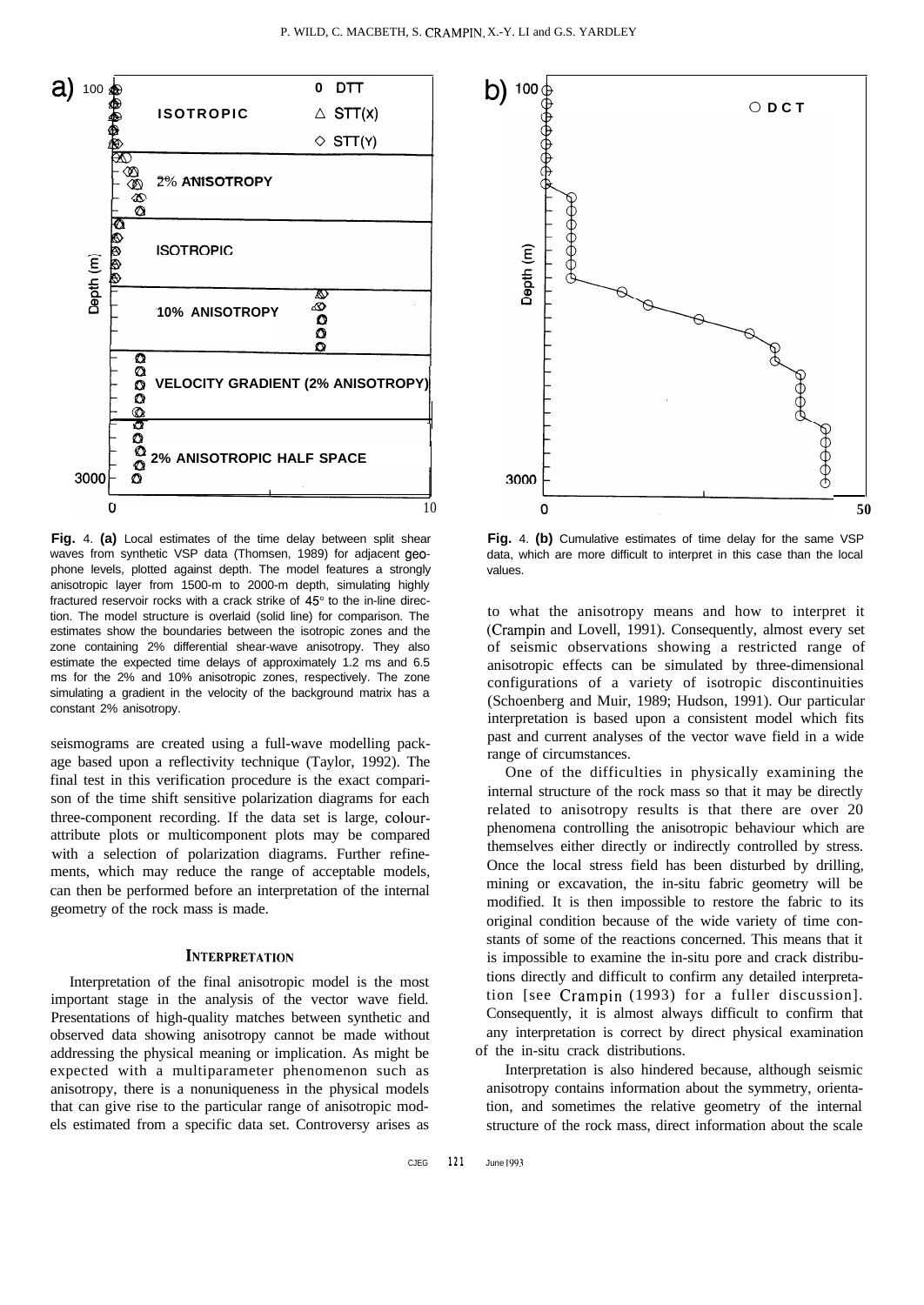

**Fig.** 5. Results of single-source and dual-source estimation techniques applied to data taken from a VSP in the Lost Hills, California. Preestimation vector conditioning consisted of rotating the recorded data into in-line and cross-line coordinates using information from gyrodata, applying a 3 to 40 Hz band-pass filter to reduce noise, f-k filtering to remove upgoing waves, and picking of the direct shearwave arrivals. **(a)** Estimates of the polarization of the leading split shear wave made by applying a single-source technique to the in-line [DTS(x)] and cross-line [DTS(y)] source components.

of the internal structures sampled has not yet been obtained, and scale (particularly fracture size) is one of the most important parameters in the interpretation. This is because the effective anisotropy defined for the seismic response necessitates wavelengths that are always much longer than the dimensions of the inclusions, so that our current interpretation is scale invariant. Crampin (1993) lists references where similar effects are seen in shear-wave splitting for signals of over three orders of magnitude in both frequency and path length, with similar effective anisotropy seen in all cases.

Extensive-dilatancy anisotropy (EDA) is defined by the effective anisotropy caused by distributions of fluid-filled cracks, microcracks and preferentially oriented pore space of the rock fabric (Crampin, 1993). The EDA model is used because these effective seismic inclusions are the only source of the shear-wave splitting component of the anisotropic wave field that can produce similar effects for the wide range of frequencies and path lengths cited in Crampin (1993). Using the hypothesis to simulate anisotropic behaviour, an increase in anisotropy has been directly correlated with fracturing in the Austin Chalk (Mueller, 1991, 1992) and there are a growing number of studies (e.g., Li et al., 1993;



**Fig.** 5. **(b)** Estimates of the polarization of the leading split shear wave made by applying a dual-source technique (LTT) to data from both horizontal source components. The polarizations estimated by the single- and dual-source techniques are consistent with each other and show a polarization angle of approximately 45°.

Yardley and Crampin, 1993) where hydrocarbon production correlates positively with the degree of observed shear-wave anisotropy. These successes imply that anisotropy estimates derived from shear-wave splitting can be correlated with fractures within the reservoir.

## **DISCUSSION AND CONCLUSIONS**

It is necessary to process and interpret the vector wave field for anisotropy differently from standard approaches. A sequence of procedures has been developed involving data conditioning, processing and inversion which provide a shorter route to obtaining a reliable anisotropic model for full-wave modelling than trial-and-error modelling. This is achieved using techniques which effectively display, manipulate and invert multicomponent data. These techniques have been brought together in a workstation-based Shear-Wave Analysis Package.

Case studies to illustrate this processing and interpretation flow have been presented at the fourth and fifth International Workshops on Seismic Anisotropy. Marine data were analyzed by Campden and Crampin (1991) that illustrate the utility of single-source techniques for estimating shear waves. Yardley and Crampin (1993) present various VSP data analyzed using the techniques. As no offset P-wave or gyrodata was available for their data, a technique based on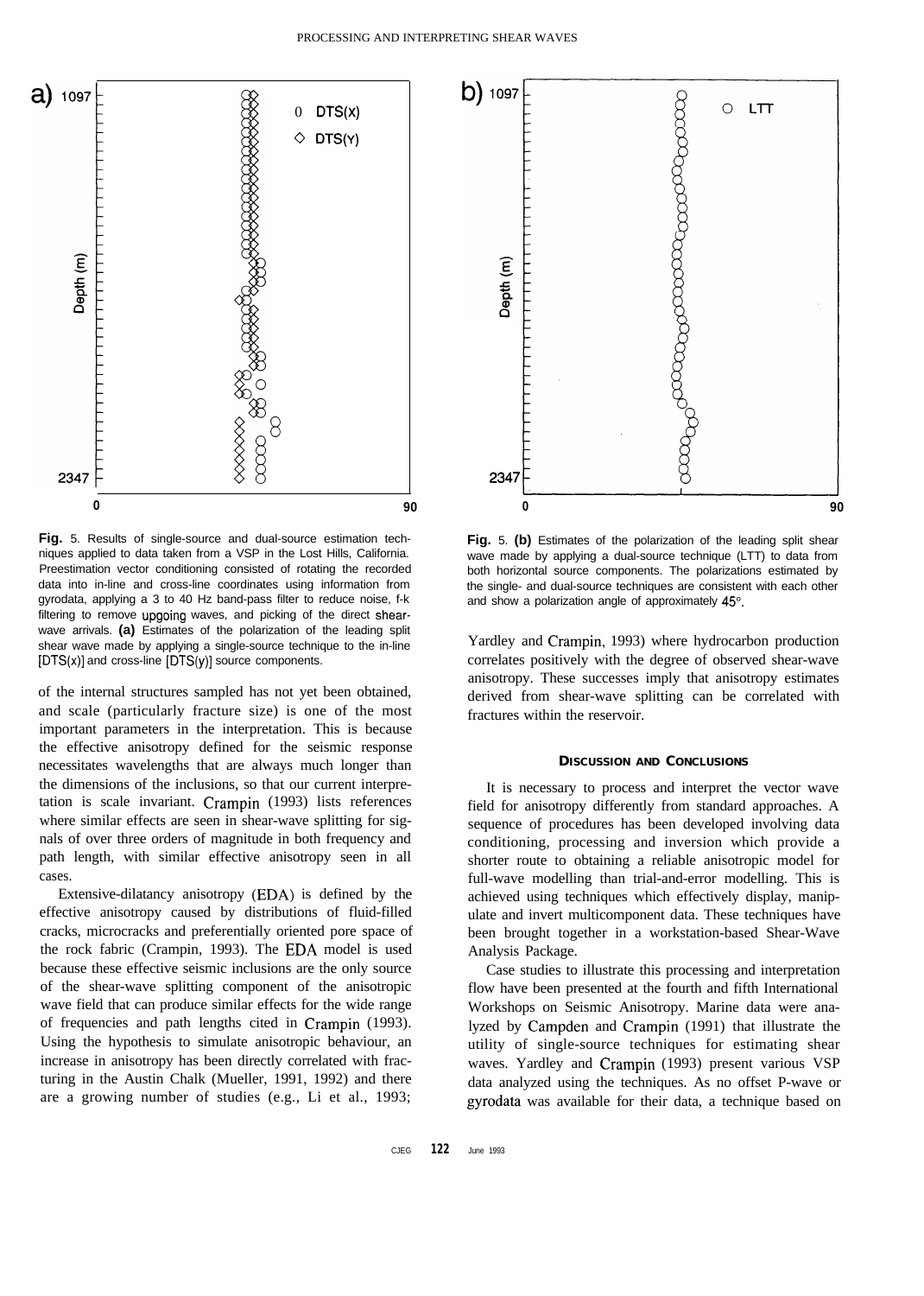

**Fig.** 6. Data base inversion of leading shear-wave polarizations and time delays from an azimuthal VSP at the Conoco Borehole Test Facility (Queen and Rizer, 1990). The solutions are represented as an inversion chart, with the anisotropic parameters in the data base represented as boxes. CT refers to the content which may either be wet (W) or dry (D), CD is the crack density, AR is the aspect ratio, %PTL is the differential shear-wave anisotropy for the matrix anisotropy, and the crack-strike (or horizontal rotation angle of the orthorhombic system about a vertical axis) is given by the horizontal bar. The solution that gives the best fit to the inversion is indicated by solid triangles, whereas parameters given by solutions that have a probability threshold of 0.9 of the best fit are shaded. The results suggest that there are large, water-filled cracks, with a crack density of 0.03 and an alignment of N76"E. Fine-layering is also present, with a 10% differential shear-wave anisotropy. The crack strike derived from these inversions is consistent with results from Queen and Rizer (1990) who expected the dominant N76"E direction but were unsure about their interpretation of orthogonal fracture sets.

asymmetry was implemented to determine the geophone misorientations. In their study, a single-source technique was also employed to analyze converted shear-wave arrivals. Slater et al. (1993) present analysis of an anisotropic cusp from a seismic experiment specifically designed to optimize acquisition geometries for the estimation of anisotropy (MacBeth et al., 1993a). Li et al. (1993) further demonstrate the benefit of using the fast algebraic transforms for reflec tion data and the interpretational benefits of attribute plots. Liu et al. (199 1, 1993) analyze reverse-VSP data using the dual-source procedures.

The advancement of processing and interpretation stages into more complicated geology requires a solid foundation of knowledge from simpler data sets in regions of relatively plane-layered geology. Evolution to more complicated cases

**Table** 1. Applicability of shear-wave polarization and time-delay estimation techniques.

|            | Near Offset |             | Offset         |             |
|------------|-------------|-------------|----------------|-------------|
|            | Single      | 2 or more   | Single         | 2 or more   |
|            | Source      | Noncolinear | Source         | Noncolinear |
|            |             | Sources     |                | Sources     |
| Land VSP   | DTS OST     | DCT DIT     | <b>STT OST</b> | LTT DTT     |
|            | STT OTT     | LTT OTT     |                |             |
|            |             | DTT         |                |             |
| Marine VSP | DTS OST     |             | STT OST        |             |
|            | STT OTT     |             |                |             |
| Cross Well | <b>OST</b>  | <b>LTT</b>  | <b>STT</b>     | LTT DTT     |
| Reflection |             | DCT LTT     | N/A            | N/A         |

#### *SINGLE-SOURCE TECHNIQUES*

- DTS Direct Time Series fit (Campden and Crampin, 1991): fits horizontal traces by iterative rotational procedure. No source direction is required so suitable for marine data.
- OST Original Single source Transform technique: evolution of original deterministic procedure to evaluate an average transfer function between three or more geophone levels and one or more sources. Best resolution at normal incidence but also suitable for offset-VSP data. This technique is similar to Esmersoy (1990), Leaney (1990) and Cho and Spencer (1992).
- **STT** Single source Transform Technique (Zeng and MacBeth, 1993): algebraic development of OST, giving a rapid interval measurement between three depth levels.

#### *DUAL-SOURCE TECHNIQUES*

- DCT Dual source Cumulative Technique (Zeng and MacBeth,1993): algebraic version of Alford rotation (Alford, 1986). Minimizes energy contributed to off-diagonal components of data trace matrix.
- DIT Dual source Independent Technique (Zeng and MacBeth, 1993): algebraic singular value decomposition of the vector wave field, derived from the independent source-geophone technique (MacBeth and Crampin, 1991). May be used to separate medium effects from source and geophone inaccuracies and, hence, as a guide in the conditioning stage.
- LTT Linear Transform Technique (Li and Crampin, 1993): applies linear transformation to horizontal traces to provide a convenient separation of split shear waves and parameter estimates. Gives similar results to DIT when applied to VSP data. Particularly useful for surface data, providing a reduction in the number of processing steps. Also works for nonorthogonal source polarizations and, thus, can be applied to offset VSPs.
- DTT Dual source Transfer matrix Technique (Zeng and MacBeth, 1993): least-squares estimate of transfer matrix between two depth levels and then interpretation using symmetries of dual orthogonal sources.

*MULTISOURCE TECHNIQUES*

- *OTT* Original Transform Technique (Lefeuvre et al. 1992): obtains a stochastic estimate of the transfer matrix between two depth levels.
	- No technique has yet been developed to process reflection single-source multicomponent data for shear-wave splitting attributes.